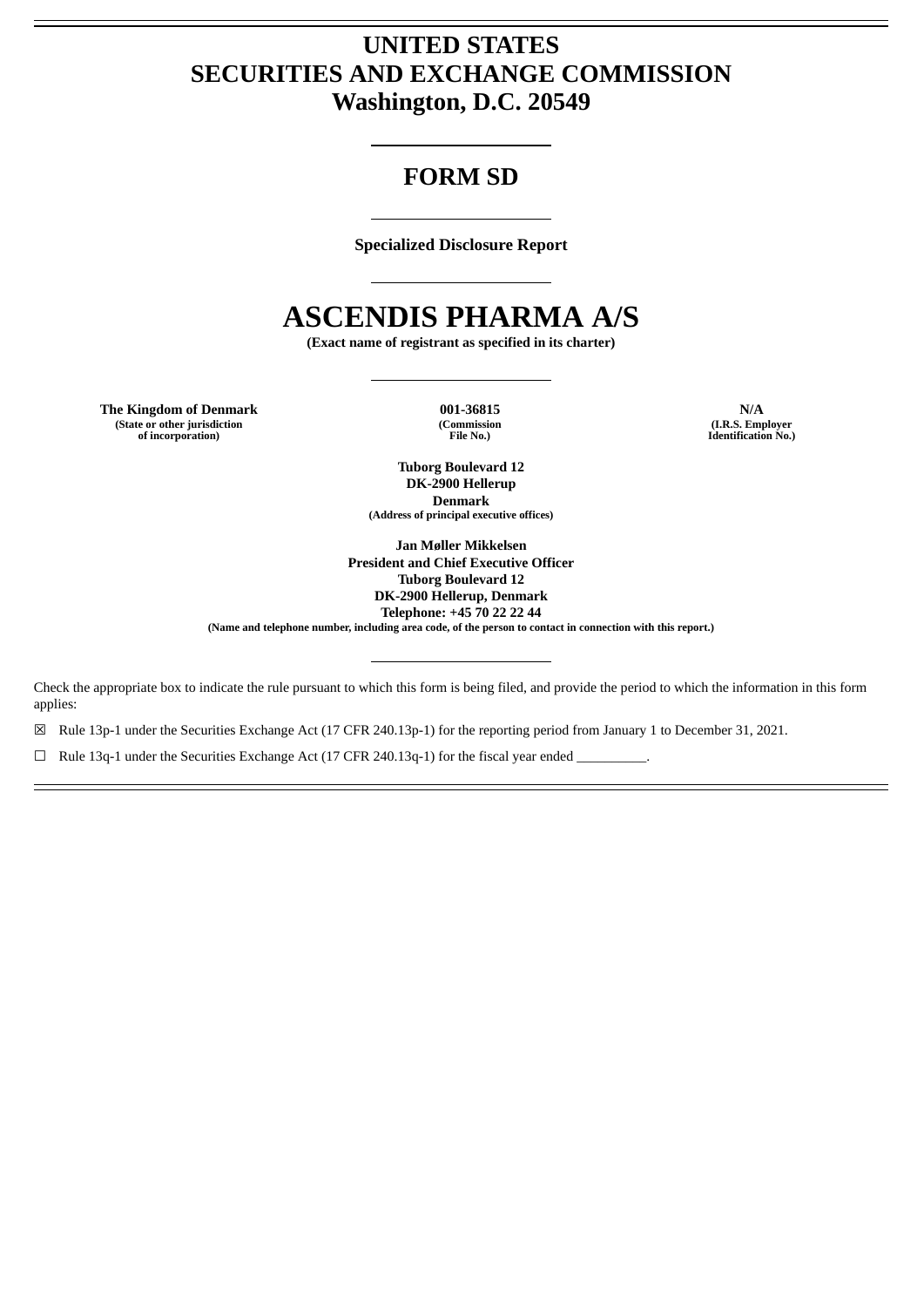## **SECTION 1—CONFLICT MINERALS DISCLOSURE**

## **Item 1.01 Conflict Minerals Disclosure and Report**

The Conflict Minerals Report of the registrant is filed as Exhibit 1.01 to this report on Form SD. The Conflict Minerals Report is available on our website on the SEC Filings page of the Investor Relations section of our website at https://investors.ascendispharma.com/. The content of any website referenced in this Form SD is included for general information only and is not incorporated by reference in this Form SD.

### **Item 1.02 Exhibit**

See Item 1.01.

# **SECTION 2—EXHIBITS**

# **Item 2.01—Exhibits**

| <b>Exhibit</b><br><b>Number</b> | Description                                                               |
|---------------------------------|---------------------------------------------------------------------------|
| 1.01                            | Conflict Minerals Report as required by Items 1.01 and 1.02 of this Form. |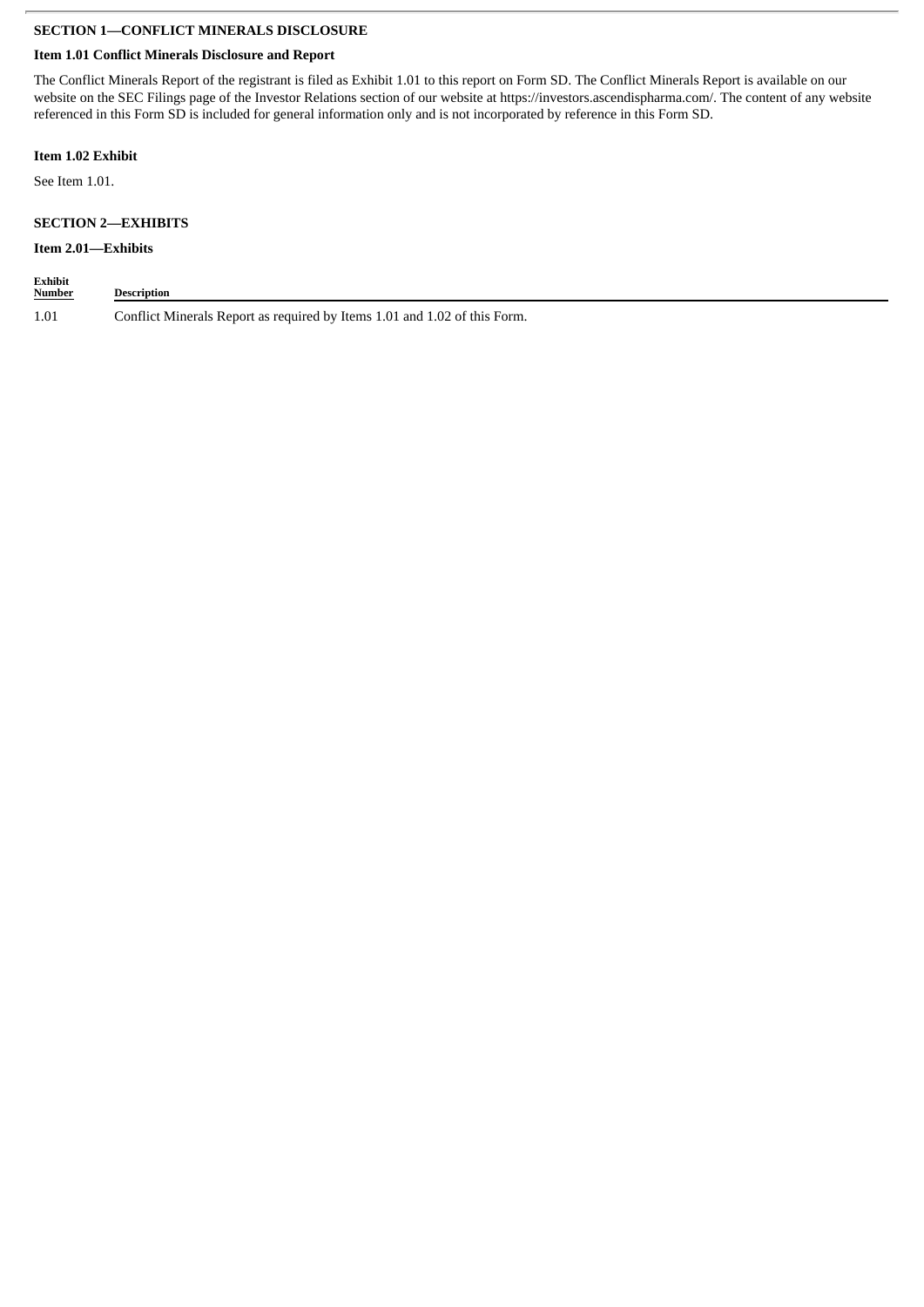**SIGNATURES**

Pursuant to the requirements of the Securities Exchange Act of 1934, the registrant has duly caused this report to be signed on its behalf by the duly authorized undersigned.

**ASCENDIS PHARMA A/S**

Date: May 26, 2022 By: /s/ Michael Wolff Jensen

Michael Wolff Jensen Senior Vice President, Chief Legal Officer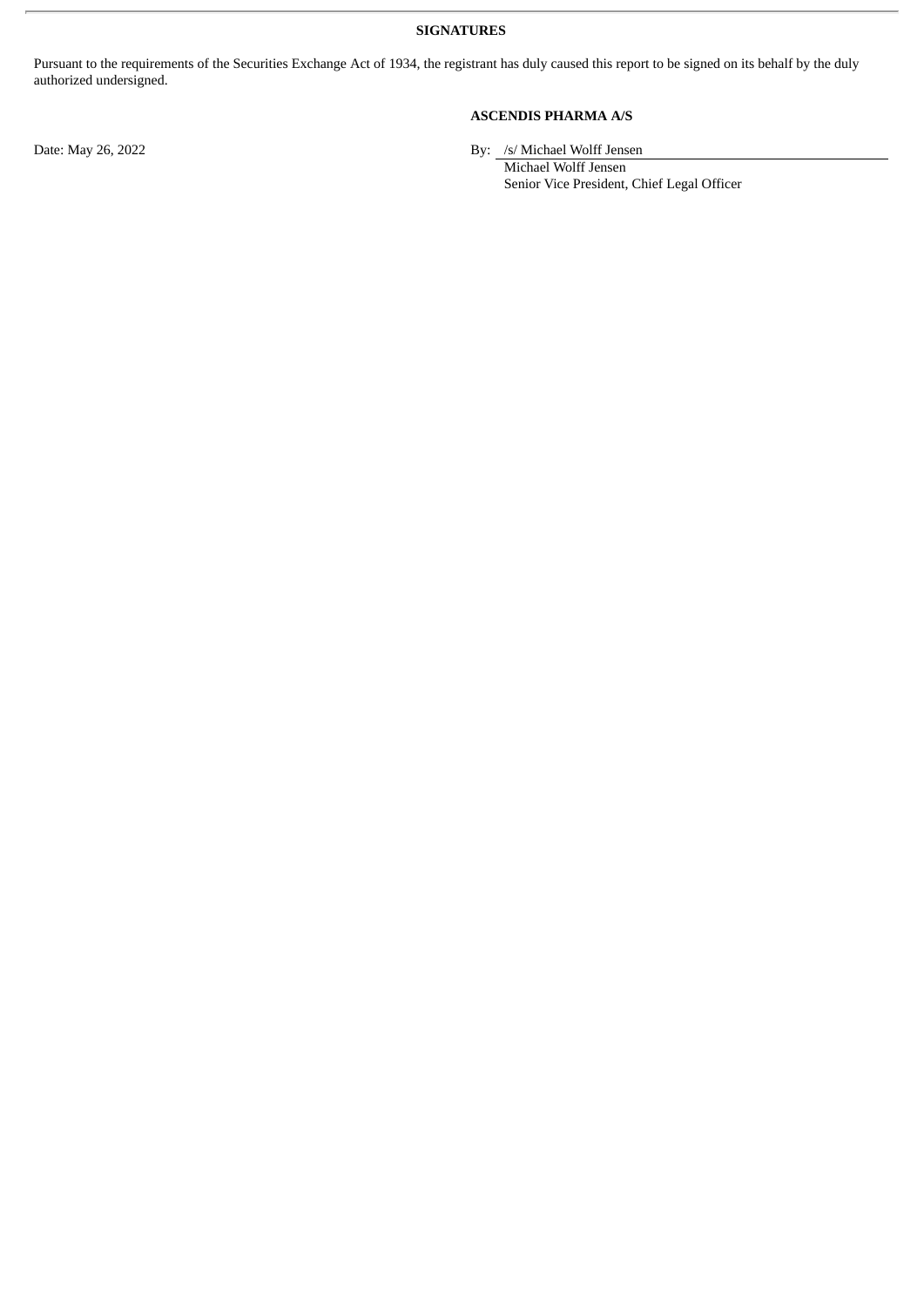#### **Ascendis Pharma A/S**

#### **Conflict Minerals Report**

#### **For The Calendar Year Ended December 31, 2021**

This Conflict Minerals Report (the "Report") for Ascendis Pharma A/S ("we" or "our") is provided in accordance with Rule 13p-1 under the Securities Exchange Act of 1934 ("Rule 13p-1") for the reporting period from January 1 to December 31, 2021. Rule 13p-1 requires the disclosure of certain information by companies that manufacture or contract to manufacture products that use minerals specified in Rule 13p-1 that are necessary to the functionality or production of these products. These minerals are columbite-tantalite (coltan), cassiterite, wolframite, gold, or their derivatives, which the Securities and Exchange Commission has limited to tantalum, tin, tungsten and gold (collectively, the "Minerals").

We have determined that tin and gold are necessary to the functionality of our TransCon™ hGH auto-injector, a device which facilitates the administration of lonapegsomatropin by patients (the "Device"). All manufacturing of the Device is contracted to be manufactured by one main supplier, who in turn has several layers of sub-suppliers. We do not have direct relationships with the sub-suppliers. In addition, due to the depth and complexity of the supply chain, we are far removed from the sources of ore from which these metals are produced and the smelters/refiners that process those ores. Consequently, we rely on our supplier and industry initiatives for source information on the tin and gold in the Device.

For the reporting period from January 1 to December 31, 2021, we conducted reasonable country of origin ("RCOI") activities followed by due diligence investigations to determine the source and chain of custody of the Minerals that are necessary to the functionality or production of our products.

As of the date of this filing, the DRC-conflict areas include: the Democratic Republic of the Congo (referred to as "the DRC"), and/or adjoining countries of Angola, Burundi, Central African Republic, the Republic of the Congo, Rwanda, South Sudan, Tanzania, Uganda, and Zambia (collectively referred to as "the other covered countries").

Based on the responses provided by our sub-suppliers, we cannot exclude the possibility that certain of these smelters and/or refiners may be sourcing Minerals from the DRC or the other covered countries. In the declarations from the same sub-suppliers however, we have been informed that smelters and/or refiners located in the DRC or the other covered countries conflict areas are certified "Conflict Free" by the Conflict Free Smelters Program (as explained below).

#### **Company Overview**

Ascendis Pharma A/S is a fully integrated biopharmaceutical company applying our TransCon™ technology to build a pipeline of product candidates with profiles to address unmet medical needs. We have created a portfolio of rare disease endocrinology product candidates to address unmet medical needs by utilizing our TransCon™ technologies with clinically validated parent drugs. We currently have a product approved in the US (2021) and EU (2022). We have three product candidates in clinical development in rare endocrine diseases and two product candidates in clinical development in oncology.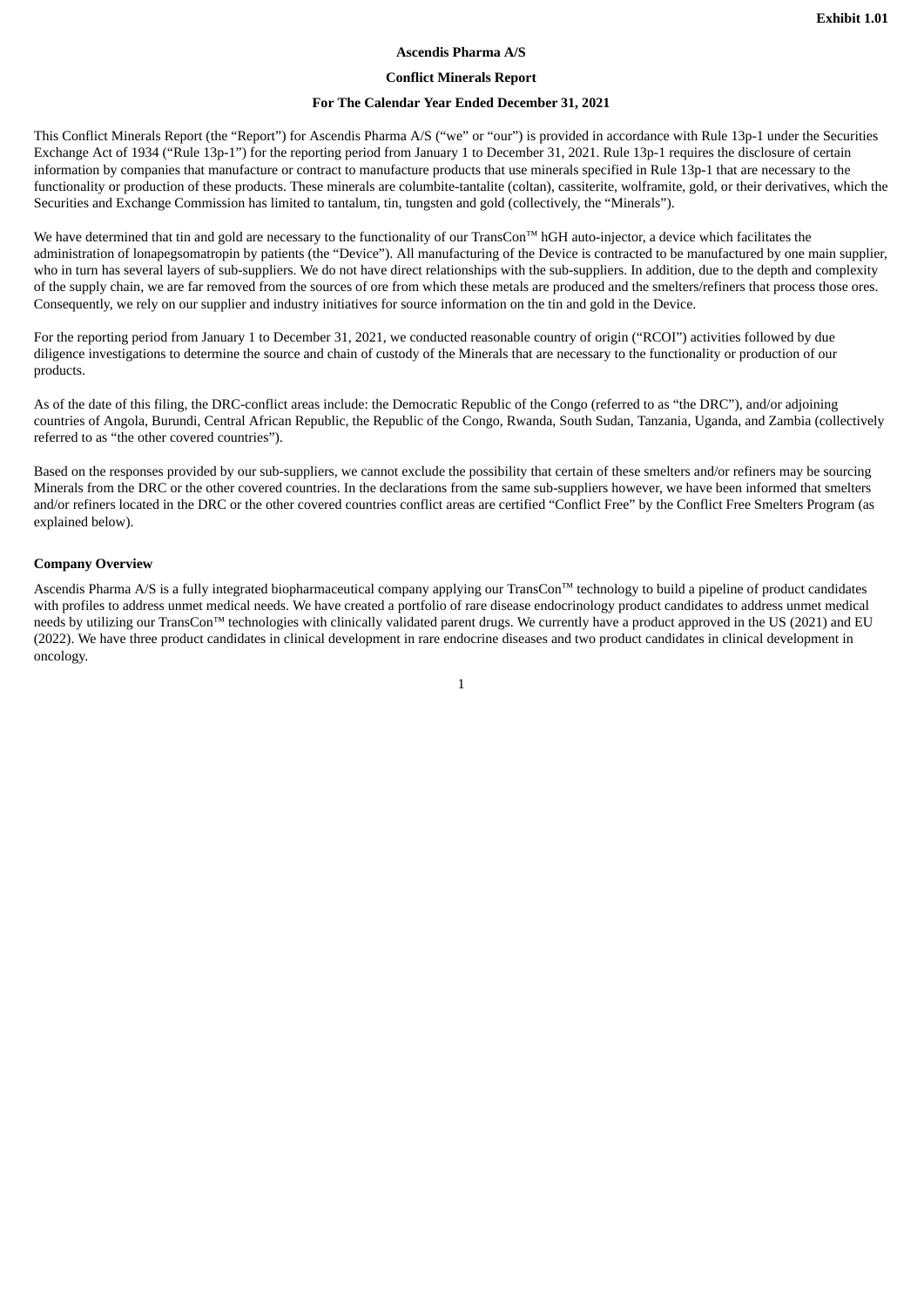#### **Conflict Minerals Disclosure**

# *Reasonable Country of Origin Inquiry (RCOI)*

2021 is the first year we are in scope of filing a Conflict Minerals Report and we have worked in close collaboration with our main supplier of the Device to conduct a RCOI on all of its relevant suppliers (our sub-suppliers).

Our supplier conducted a RCOI on all relevant sub-suppliers supplying components to the Device. All 15 of the contacted sub-suppliers responded, and of the sub-suppliers who responded "yes" to the question of whether the respective component contained one or more of the designated Minerals and more specifically tin and gold. The majority of these sub-suppliers supplemented their response with the Responsible Minerals Initiative (the "RMI") Conflict Minerals Reporting Template, where they report on their usage and sourcing of materials containing tin or gold. The RMI Conflict Minerals Reporting Template was developed by several of the world's leading consumer electronics companies and is generally regarded as the most common reporting tool for conflict minerals content and sourcing information.

Based on the RCOI, we believe that the sources of the tin and gold necessary to the functionality of the Device are from:

- (i) smelters or refiners not sourcing tin or gold from the DRC or the other covered countries,
- (ii) smelters or refiners sourcing tin or gold from the DRC or the other covered countries but are designated as conflict free by the RMI;
- (iii) smelters or refiners that have not been designated as conflict free by the RMI, but that we believe are from areas other than the DRC and the other covered countries; and/or
- (iv) scrap or recycled sources.

#### *Design of Due Diligence Measures*

Ascendis Pharma's due diligence measures are inspired by the "OECD Due Diligence Guidance for Responsible Supply Chains of Minerals from Conflict-Affected and High-Risk Areas". The following are the due diligence measures we performed on the source and chain of custody of the tin and gold used in the Device, and as a result of our RCOI:

1. Survey. Our supplier of the Device conducted supply-chain surveys with its direct suppliers (our sub-suppliers). The majority of sub-suppliers who indicated that there is tin or gold present in a component which they supply, supplemented their response with a Conflict Minerals Reporting Template to identify the smelters and refiners and to determine the risks of any sources from the DRC-conflict areas within their supply chain. Sub-supplier responses were evaluated for plausibility, consistency and gaps, both in terms of which products were stated to contain or not contain the Minerals, and the origin of the Minerals. In addition, we validated the information received from our sub-suppliers to the extent possible.

2. Follow-up on Survey Responses. We followed-up with our supplier on its suppliers surveyed, to the extent possible, on missing and inconsistent information.

**3.** Continual Investigation**.** We continually strive to identify risks within our supply chain. If any source is found to benefit armed groups in the DRC or other covered countries, we plan to work together with our primary supplier to remove such suppliers from our supply chain.

#### *Location of Smelters and Refiners*

As part of the due diligence process we reviewed surveys on the Minerals from 15 of our sub-suppliers. Out of the 15 responses received, 4 sub-suppliers were deemed in scope of supplying components containing tin or gold. Two of these sub-suppliers declared their smelter or refiner list, which listed a total of

2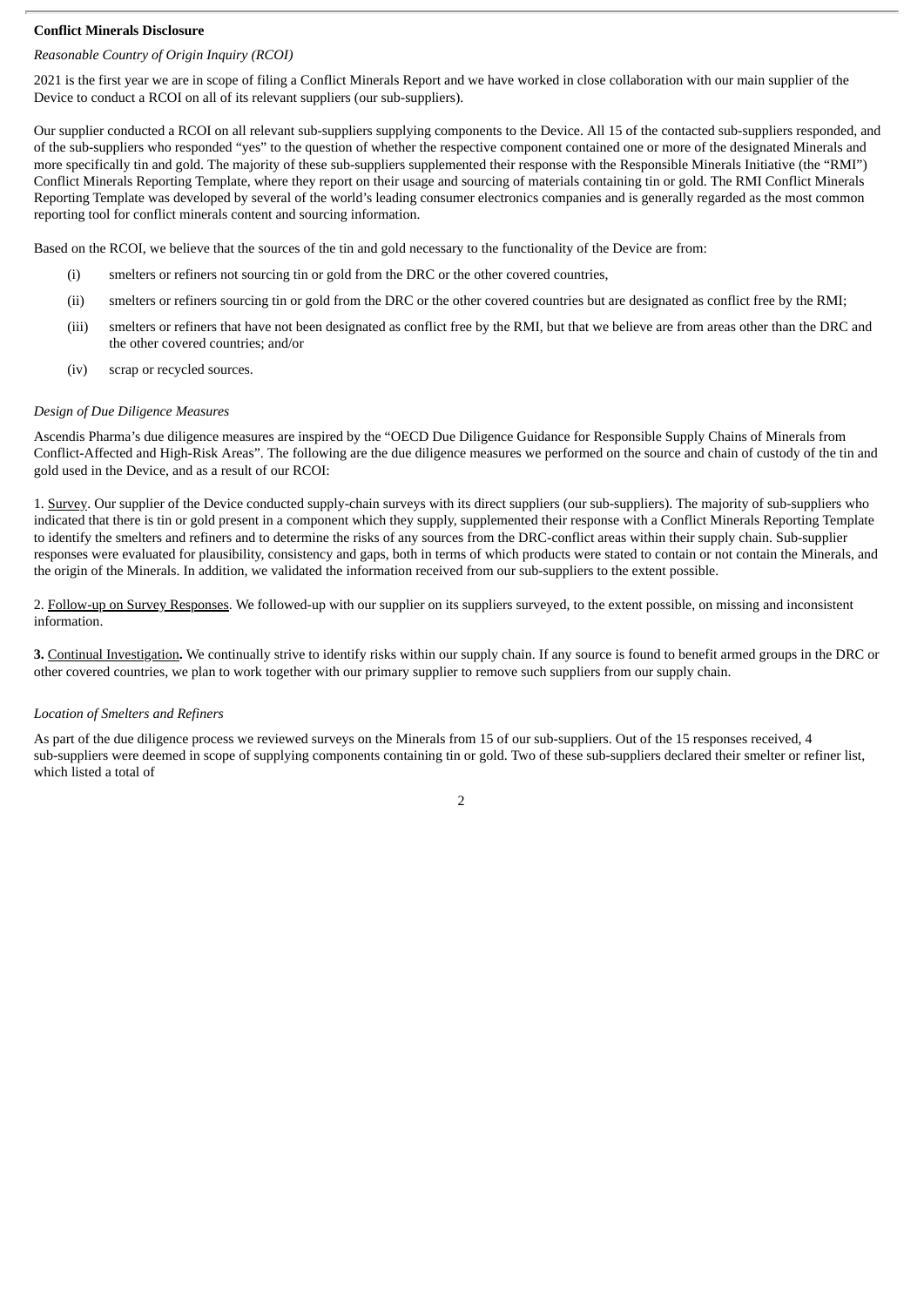approximately 192 possible smelters and refiners. In both instances we were unable to identify the specific smelters which the tin and gold used in the Device were sourced from since the responses were company based and not product specific. We are unable to determine with certainty at this time a complete list of smelters and refiners listed in the surveys that actually provide the tin and gold used in our products.

Two other sub-suppliers indicated that the component they are supplying to the Device contain tin or gold, but based on the responses provided and follow-up inquiries, we are at the time of this report not able to determine all smelters or refiners nor the country of origin of the tin and gold.

#### *Country of Origin*

Due to the use of company-wide surveys by some sub-suppliers and the multiple levels of suppliers in our supply chain we are unable to determine with certainty at this time a complete list of countries of origin listed in the surveys that provide the specific tin and gold used in the Device. We believe the smelters and refiners supplying tin and gold used in the Device, supply such tin and gold that may originate from: Belgium, Bolivia, Brazil, China, Germany, India, Indonesia, Italy, Japan, Malaysia, Myanmar, Peru, Philippines, Poland, Rwanda, Singapore, South Africa, Spain, Switzerland, Taiwan, Thailand, United States of America, and Vietnam. In the declarations from sub-suppliers we have been informed that these smelters are certified Conflict Free by the Conflict Free Smelters Program. However, based on the responses provided, we cannot exclude the possibility that certain of these smelters may be sourcing tin and gold from the DRC or other covered countries.

#### *Steps to be taken to mitigate future risk*

We intend to take the following steps to improve the program and further mitigate any risk that the necessary tin and gold in the Device could benefit armed groups in the DRC-conflict areas:

1. Third Party Compliance Approach**.** In 2021 we initiated work to further enhance our third-party compliance approach, including conflict minerals focus where relevant seeking inspiration from the Organization for Economic Cooperation and Development (OECD) Due Diligence Guidance for Responsible Supply Chains of Minerals from Conflict-Affected and High-Risk Areas. We plan to continue this work in 2022.

2. Work with Supplier on Documentation**.** In partnership with our supplier, we plan to continue to communicate our expectations regarding required compliance documentation to be provided by our sub-suppliers. We also plan to request that all our relevant sub-suppliers provide a completed and accurate RMI Conflict Minerals Reporting Template for the products or components that such sub-suppliers manufacture for us or our supplier and that include the tin and gold.

Over time, we anticipate that the amount of information globally available regarding the traceability and sourcing of the tin and gold will increase.

#### FORWARD-LOOKING STATEMENTS

Statements relating to due diligence improvements and improvements of our conflict minerals focus are forward-looking in nature and are based on our current expectations or beliefs. These forward-looking statements are not a guarantee of performance and are subject to a number of uncertainties and other factors that may be outside of our control and which could cause actual events to differ materially from those expressed or implied by the statements made herein.

3